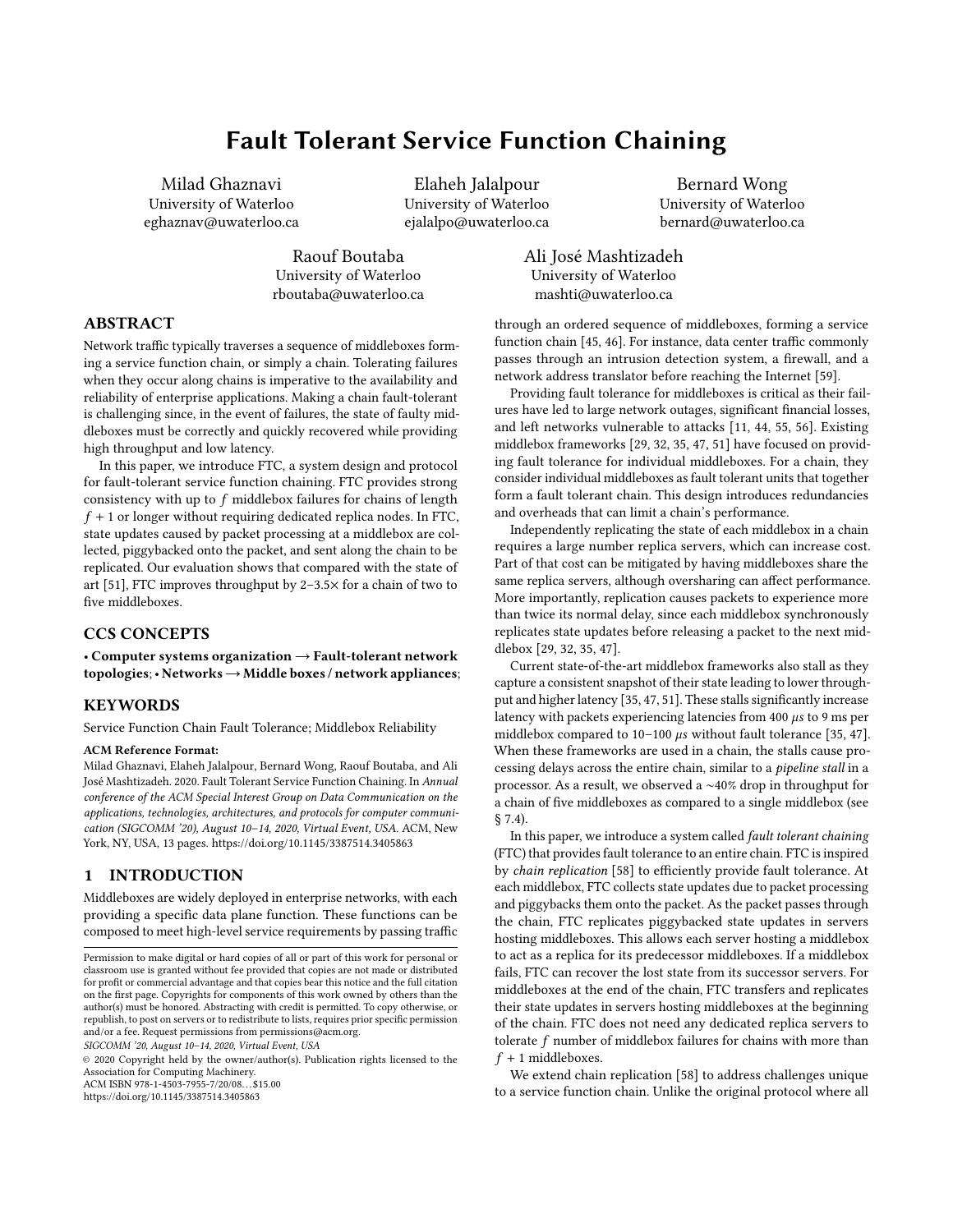nodes run an identical process, FTC must support a chain comprised of different middleboxes processing traffic in the service function chain order. Accordingly, FTC allows all servers to process traffic and replicate state. Moreover, FTC's failure recovery instantiates a new middlebox at the failure position to maintain the service function chain order, rather than the traditional protocol that appends a new node at the end of a chain.

Furthermore, FTC improves the performance of fault tolerant multicore middleboxes. We introduce packet transactions to provide a simple programming model to develop multithreaded middleboxes that can effectively make use of multiple cores. Concurrent state updates to middlebox state result in non-deterministic behavior that is hard to restore. A transactional model for state updates allows serializing concurrent state accesses that simplifies reasoning about both middlebox and FTC correctness. The state-of-the-art [\[51\]](#page-12-0) relies on complex static analysis that supports unmodified applications, but can have worse performance when its analysis falls short.

FTC also tracks dependencies among transactions using data dependency vectors that define a partial ordering of transactions. The partial ordering allows a replica to concurrently apply state updates from non-dependent transactions to improve replication performance. This approach has two major benefits compared to thread-based approaches that allow concurrent state replication by replaying the operations of threads [\[51\]](#page-12-0). First, FTC can support vertical scaling by replacing a running middlebox with a new instance with more CPU cores or failing over to a server with fewer CPU cores when resources are scarce during a major outage. Second, it enables a middlebox and its replicas to run with a different number of threads.

FTC is implemented on Click [\[34\]](#page-12-12) and uses the ONOS SDN controller [\[7\]](#page-11-2). We compare its performance with the state-of-theart [\[51\]](#page-12-0). Our results for a chain of two to five middleboxes show that FTC improves the throughput of the state of art [\[51\]](#page-12-0) by  $2 \times$  to 3.5× with lower latency per middlebox.

# 2 BACKGROUND

A service function chain is an ordered sequence of middleboxes. Following the network function virtualization (NFV) vision [\[1\]](#page-11-3), an increasing number of middleboxes are implemented as software running on commodity hardware.

In an NFV environment, as shown in Figure [1,](#page-1-0) an orchestrator deploys, manages, and steers traffic through a chain of middleboxes. Each middlebox runs multiple threads and is equipped with a multiqueue network interface card (NIC) [\[15,](#page-11-4) [42,](#page-12-13) [50\]](#page-12-14). A thread receives packets from a NIC's input queue and sends packets to a NIC's output queue. Figure [1](#page-1-0) shows two threaded middleboxes processing two traffic flows.

Stateful middleboxes keep dynamic state for packets that they process [\[24,](#page-11-5) [52\]](#page-12-15). For instance, a stateful firewall filters packets based on statistics that it collects for network flows [\[6\]](#page-11-6), and a network address translator maps internal and external addresses using a flow table [\[25,](#page-11-7) [53\]](#page-12-16).

Middlebox state can be partitionable or shared [\[6,](#page-11-6) [20,](#page-11-8) [23,](#page-11-9) [47\]](#page-12-10). Partitionable state variables describe the state of a single traffic flow (e.g., MTU size and timeouts in stateful firewalls [\[6,](#page-11-6) [20\]](#page-11-8)) and are only accessed by a single middlebox thread. Shared state variables are

<span id="page-1-0"></span>

Figure 1: Service function chain model in NFV

for a collection of flows, and multiple middlebox threads query and update them (e.g., port-counts in an intrusion detection system).

A stateful middlebox is subject to both hardware and software failures that can cause the loss of its state [\[44,](#page-12-5) [51\]](#page-12-0). The root causes of these failures include bit corruptions, cable problems, software bugs, and server failures due to maintenance operations and power failures [\[22,](#page-11-10) [44\]](#page-12-5). We model these failures as fail-stop in which failures are detectable, and failed components are not restored.

# 2.1 Challenges

To recover from a middlebox failure, traffic must be rerouted to a redundant middlebox where the state of the failed middlebox is restored. State replication has two challenges that affect middlebox performance.

First, most middleboxes are multithreaded [\[15,](#page-11-4) [26,](#page-11-11) [50,](#page-12-14) [51\]](#page-12-0), and the order in which interleaving threads access shared state is nondeterministic. Parallel updates can lead to observable states that are hard-to-restore. The difficulty in achieving high performance multithreaded middleboxes is how we capture this state for recovery. One approach to accommodate non-determinism is to log any state read and write, which allows restoring any observable state from the logs [\[51\]](#page-12-0). However, this complicates the failure recovery procedure because of record/replay, and leads to high performance overheads during normal operation.

Second, to tolerate  $f$  failures, a packet is released only when at least  $f + 1$  replicas acknowledge that state updates due to processing of this packet are replicated. In addition to increasing latency, synchronous replication reduces throughput since expensive coordinations between packet processing and state replication are required for consistency (e.g., pausing packet processing until replication is acknowledged [\[29,](#page-11-1) [32,](#page-12-8) [35,](#page-12-9) [47\]](#page-12-10)). The overhead of this synchrony for a middlebox depends on where its replicas are located, and how state updates are transferred to these locations. For a solution designed for individual middleboxes, the overheads can accumulate for each middlebox of a chain.

#### <span id="page-1-1"></span>2.2 Limitations of Existing Approaches

Existing middlebox frameworks provide fault tolerance for individual middleboxes. These frameworks provide fault tolerance for a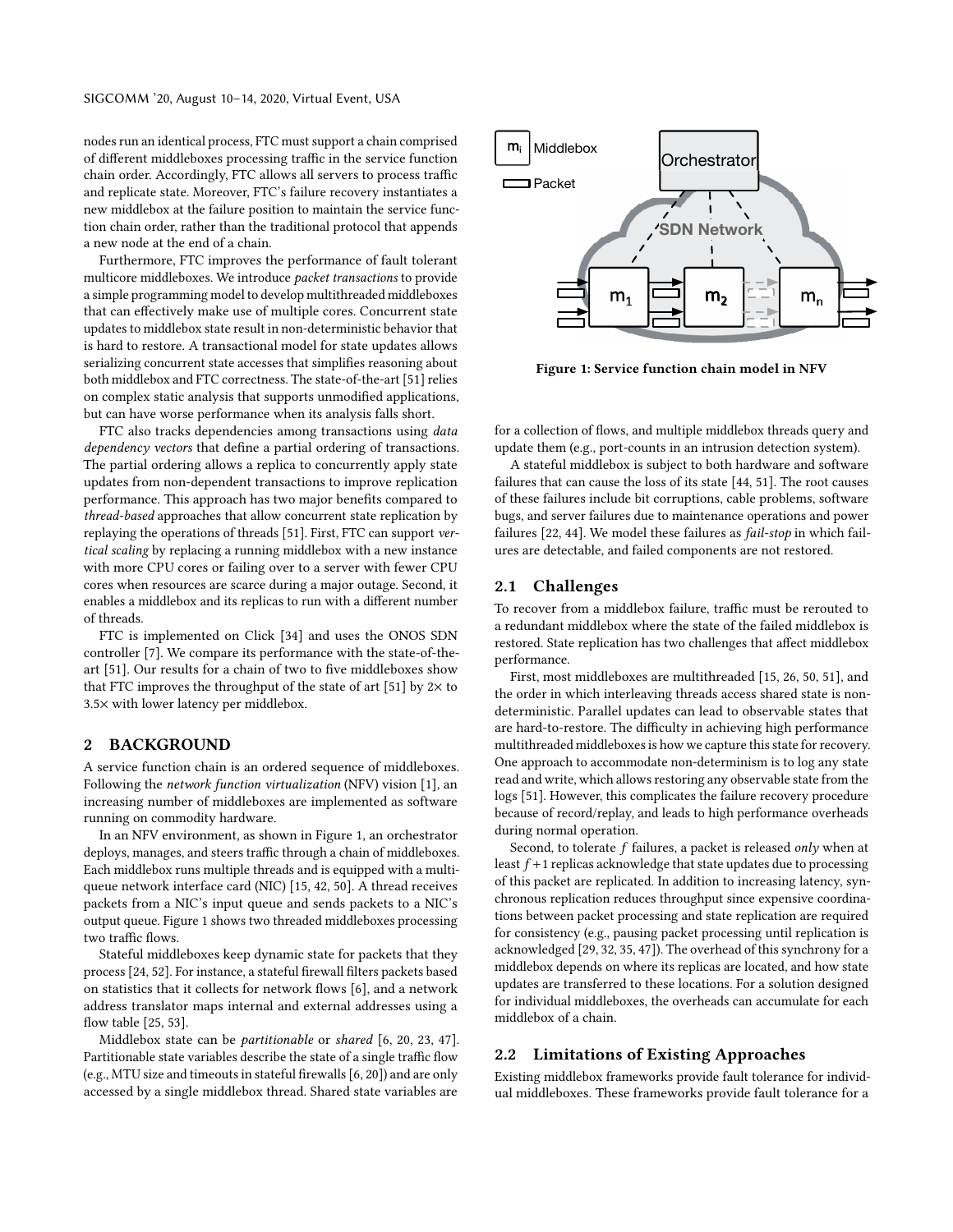chain with middleboxes deployed over multiple servers; however, their high overheads impact the chain's performance.

Existing frameworks use one of two approaches. The first approach takes snapshots of middlebox state for state replication [\[35,](#page-12-9) [47,](#page-12-10) [51\]](#page-12-0). While taking snapshot, middlebox operations are stalled for consistency. These frameworks take snapshots at different rates. They take snapshots per packet or packet-batch introducing 400  $\mu$ s to 8–9 ms of per packet latency overhead [\[35,](#page-12-9) [47\]](#page-12-10). Periodic snapshots (e.g., at every 20–200 ms intervals) can cause periodic latency spikes up to 6 ms [\[51\]](#page-12-0). We measure that per middlebox snapshots cause 40% throughput drop going from a single middlebox to a chain of five middleboxes (see § [7.4\)](#page-9-0).

The second approach [\[29,](#page-11-1) [32\]](#page-12-8) redesigns middleboxes to separate and push state into a fault tolerant backend data store. This separation incurs high performance penalties. Accessing state takes at least a round trip delay. Moreover, a middlebox can release a packet only when it receives an acknowledgement from the data store that relevant state updates are replicated. Due to such overheads, the middlebox throughput can drop by ∼60% [\[29\]](#page-11-1) and reduce to 0.5 Gbps (for packets with 1434 B median size) [\[32\]](#page-12-8).

### 3 SYSTEM DESIGN OVERVIEW

The limitations of existing work lead us to design fault tolerant chaining (FTC); a new approach that replicates state along the chain to provide fault tolerance.

#### 3.1 Requirements

We design FTC to provide fault tolerance for a wide variety of middleboxes. FTC adheres to four requirements:

Correct recovery: FTC ensures that the middlebox behavior after a failure recovery is consistent with the behavior prior to the failure [\[54\]](#page-12-17). To tolerate f failures, a packet can only be released outside of a chain once all necessary information needed to reconstruct the internal state of all middleboxes is replicated to  $f + 1$  servers.

Low overhead and fast failure recovery: Fault tolerance for a chain must come with low overhead. A chain processes a high traffic volume and middlebox state can be modified very frequently. At each middlebox of a chain, latency should be within 10 to 100  $\mu$ s [\[51\]](#page-12-0), and the fault tolerance mechanism must support accessing variables 100 k to 1 M times per second [\[51\]](#page-12-0). Recovery time must be short enough to prevent application outages. For instance, highly available services timeout in just a few seconds [\[3\]](#page-11-12).

Resource efficiency: Finally, the fault tolerance solution should be resource efficient. To isolate the effect of possible failures, replicas of a middlebox must be deployed on separate physical servers. We are interested in a system that dedicates the fewest servers to achieve a fixed replication factor.

### 3.2 Design Choices

We model packet processing as a transaction. FTC carefully collects updated values of state variables modified during a packet transaction and appends them to the packet. As the packet passes through the chain, FTC replicates piggybacked state updates in servers hosting the middleboxes.

Transactional packet processing: To accommodate non-determinism due to concurrency, we model the processing of a packet as a transaction, where concurrent accesses to shared state are serialized to ensure that consistent state is captured and replicated. In other systems, the interleaved order of lock acquisitions and state variable updates between threads is non-deterministic, yet externally observable. Capturing and replaying this order is complex and incurs high performance overheads [\[51\]](#page-12-0). FTC uses transactional packet processing to avoid the complexity and overhead.

This model is easily adaptable to hybrid transactional memory, where we can take advantage of the hardware support for transactions [\[13\]](#page-11-13). This allows FTC to use modern hardware transactional memory for better performance, when the hardware is present.

We also observe that this model does not reduce concurrency in popular middleboxes. First, these middleboxes already serialize access to state variables for correctness. For instance, a load balancer and a NAT ensure connection persistence (i.e., a connection is always directed to a unique destination) while accessing a shared flow table [\[9,](#page-11-14) [53\]](#page-12-16). Concurrent threads in these middleboxes must coordinate to provide this property.

Moreover, most middleboxes share only a few state variables [\[29,](#page-11-1) [32\]](#page-12-8). Kablan et al. surveyed five middleboxes for their access patterns to state [\[29\]](#page-11-1). These middleboxes mostly perform only one or two read/write operations per packet. The behavior of these middleboxes allow packet transactions to run concurrently most of the time.

In-chain replication: Consensus-based state replication [\[36,](#page-12-18) [40\]](#page-12-19) requires  $2f + 1$  replicas for each middlebox to reliably detect and recover from f failures. A high-availability cluster approach requires  $f + 1$  replicas as it relies on a fault tolerant coordinator for failure detection. For a chain of  $n$  middleboxes, these schemes need  $n \times (2f + 1)$  and  $n \times (f + 1)$  replicas. Replicas are placed on separate servers, and a naïve placement requires the same number of servers.

FTC observes that packets already flow through a chain; each server hosting a middlebox of the chain can serve as a replica for the other middleboxes. Instead of allocating dedicated replicas, FTC replicates the state of middleboxes across the chain. In this way, FTC tolerates f failures without the cost of dedicated replica servers.

State piggybacking: To replicate state modified by a packet, existing schemes send separate messages to replicas. In FTC, a packet carries its own state updates. State piggybacking is possible, as a small number of state variables [\[33\]](#page-12-20) are modified with each packet. Since state updated during processing a packet is replicated in servers hosting the chain, relevant state is already transferred and replicated when the packet leaves the chain.

No checkpointing and no replay: FTC replicates state values at the granularity of packet transactions, rather than taking snapshots of state or replaying packet processing operations. During normal operation, FTC removes state updates that have been applied in all replicas to bound memory usage of replication. Furthermore, replicating the values of state variables allows for fast state recovery during failover.

Centralized orchestration: In our system, a central orchestrator manages the network and chains. The orchestrator deploys fault tolerant chains, reliably monitors them, detects their failures, and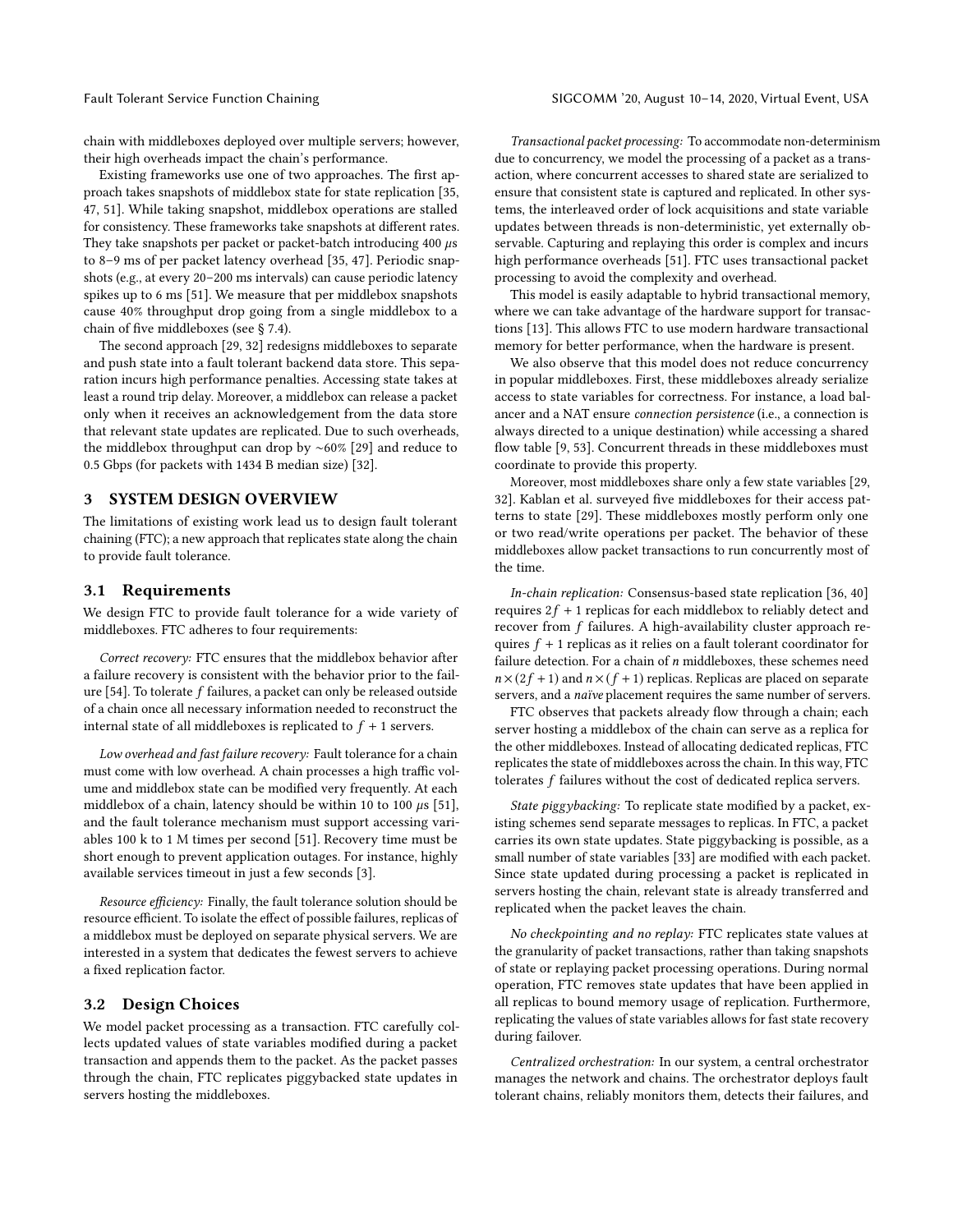<span id="page-3-1"></span>

Figure 2: Normal operation for a single middlebox. The head and middlebox reside in the same server. The head tracks state updates due to middlebox packet processing and appends a piggyback log containing these updates to the packet. As the packet passes through the chain, other replicas replicate the piggyback log and apply the carried state updates to their state stores. Finally, the tail strips the piggyback log and releases the packet.

initiates failure recovery. The orchestrator functionality is provided by a fault tolerant SDN controller [\[7,](#page-11-2) [31,](#page-12-21) [41\]](#page-12-22). After deploying a chain, the orchestrator is not involved in normal chain operations to avoid becoming a performance bottleneck.

In the following sections, we first describe our protocol for a single middlebox in § [4,](#page-3-0) then we extend this protocol for a chain of middleboxes in § [5.](#page-5-0)

#### <span id="page-3-0"></span>4 FTC FOR A SINGLE MIDDLEBOX

In this section, we present our protocol for a single middlebox. We first describe our protocol with a single threaded middlebox where state is replicated by single threaded replicas. We extend our protocol to support multithreaded middleboxes and multithreaded replication in § [4.2](#page-4-0) and § [4.3.](#page-4-1) Our system allows middlebox instances to scale the number of threads in response to load, but scaling the number of instances is outside scope of this work.

#### 4.1 Middlebox State Replication

We adapt the chain replication protocol [\[58\]](#page-12-11) for middlebox state replication. For reliable state transmission between servers, FTC uses sequence numbers, similar to TCP, to handle out-of-order deliveries and packet drops within the network.

Figure [2](#page-3-1) shows our protocol for providing fault tolerance for a middlebox. FTC replicates the middlebox state in  $f + 1$  replicas during normal middlebox operations. Replicas  $r_1, \ldots, r_{f+1}$  form<br>the replication group for middlebox m where r, and r s . . are called the *replication group* for middlebox *m* where  $r_1$  and  $r_{f+1}$  are called the head and tail replicas. Each replica is placed on a separate server whose failure is isolated. With state replicated in  $f + 1$  replicas, the state remains available even if f replicas fail.

The head is co-located with the middlebox in the same server. The middlebox state is separated from the middlebox logic and is stored in the head's state store. The head provides a state management API for the middlebox to read and write state during packet processing. For an existing middlebox to use FTC, its source code must be modified to call our API for state reads and writes.

Normal operation of protocol: As shown in Figure [2,](#page-3-1) the middlebox processes a packet, and the head constructs and appends a piggyback log to the packet. The piggyback log contains a sequence number and a list of state updates during packet processing. As the packet traverses the chain, each subsequent replica replicates the piggyback log and applies the state updates to its state store. After replication, the tail strips the piggyback log and releases the packet.

The head tracks middlebox updates to state using a monotonically increasing sequence number. After a middlebox finishes processing a packet, the head increments its sequence number only if state was modified during packet processing. The head appends the state updates (i.e., state variables modified in processing the packet and their updated values) and sequence number to the packet as a piggyback log. If no state was updated, the head adds a no-op piggyback log. The head then forwards the packet to the next replica.

Each replica continuously receives packets with piggyback logs. If a packet is lost, a replica requests its predecessor to retransmit the piggyback log with the lost sequence number. A replica keeps the largest sequence number that it has received in order (i.e., the replica has already received all piggyback logs with preceding sequence numbers). Once all prior piggyback logs are received, the replica applies the piggyback log to its local state store and forwards the packet to the next replica.

The tail replicates state updates, strips the piggyback log from the packet, and releases the packet to its destination. Subsequently, the tail periodically disseminates its largest sequence number to the head. The sequence number is propagated to all replicas so they can prune their piggyback logs up to this sequence number.

Correctness: Each replica replicates the per-packet state updates in order. As a result, when a replica forwards a packet, it has replicated all preceding piggyback logs. Packets also pass through the replication group in order. When a packet reaches a replica, prior replicas have replicated the state updates carried by this packet. Thus, when the tail releases a packet, the packet has already traversed the entire replication group. The replication group has  $f + 1$ replicas allowing FTC to tolerate  $f$  failures.

Failure recovery: FTC relies on a fault tolerant orchestrator to reliably detect failures. Upon failure detection, the replication group is repaired in three steps: adding a new replica, recovering the lost state from an alive replica, and steering traffic through the new replica.

In the event of a head failure, the orchestrator instantiates a new middlebox instance and replica, as they reside on the same server. The orchestrator also informs the new replica about other alive replicas. If the new replica fails, the orchestrator restarts the recovery procedure.

Selecting a replica as the source for state recovery depends on how state updates propagate through the chain. We can reason about this using the log propagation invariant: for each replica except the tail, its successor replica has the same or prior state, since piggyback logs propagate in order through the chain.

If the head fails, the new replica retrieves the state store, piggyback logs, and sequence number from the immediate successor to the head. If other replicas fail, the new replica fetches the state from the immediate predecessor.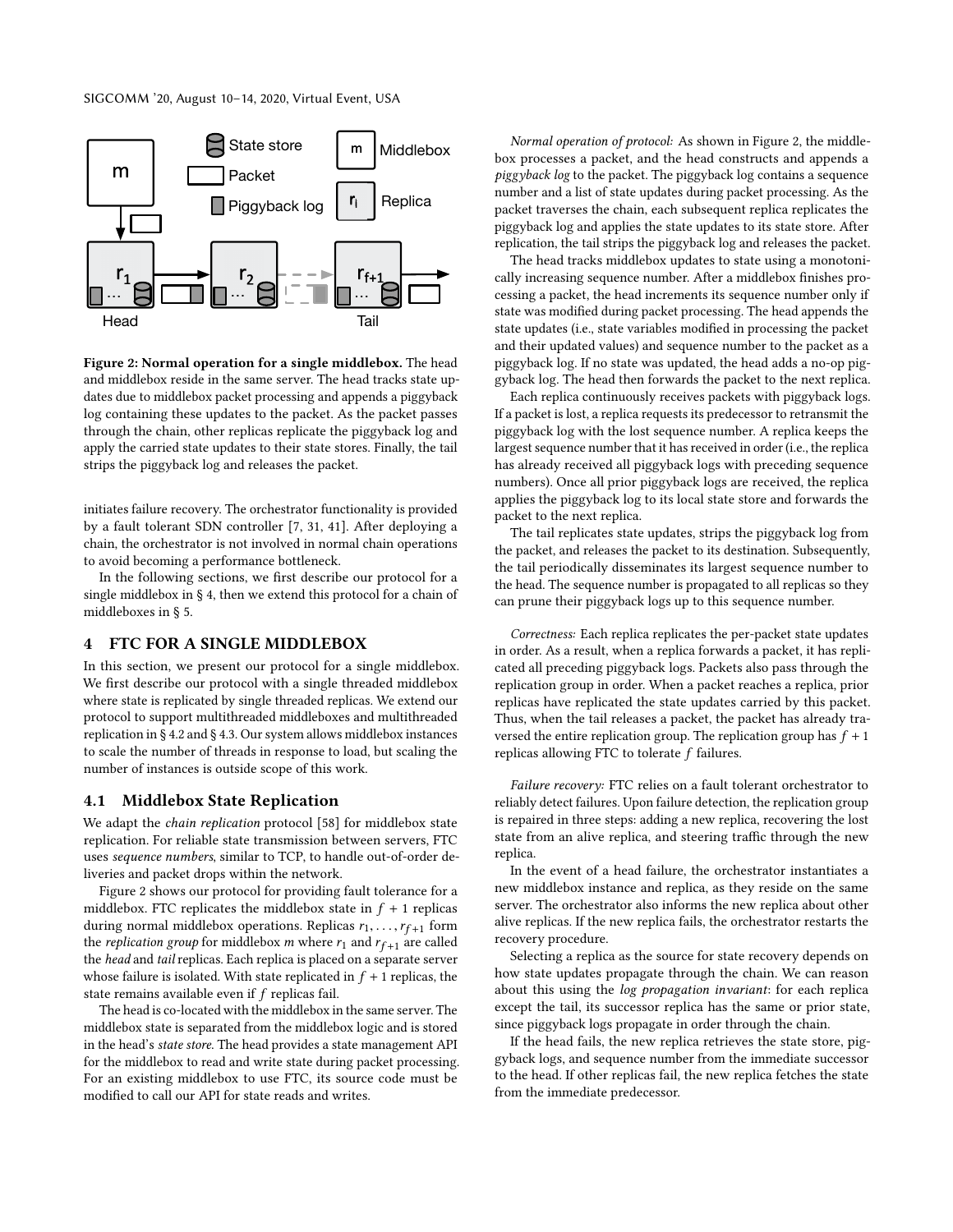To ensure that the log propagation invariant holds during recovery, the replica that is the source for state recovery discards any out-of-order packets that have not been applied to its state store and will no longer admit packets in flight. If the contacted replica fails during recovery, the orchestrator detects this failure and re-initializes the new replica with the new set of alive replicas.

Finally, the orchestrator updates routing rules in the network to steer traffic through the new replica. If multiple replicas have failed, the orchestrator waits until all new replicas acknowledge that they have successfully recovered the state. Then, the orchestrator updates the necessary routing rules from the tail to the head.

### <span id="page-4-0"></span>4.2 Concurrent Packet Processing

To achieve higher performance, we augment our protocol to support multithreaded packet processing and state replication in the middlebox and the head. Other replicas are still single threaded. Later in § [4.3,](#page-4-1) we will support multithreaded replications in other replicas.

In concurrent packet processing, multiple packets are processed in interleaving threads. The threads can access the same state variables in parallel. To accommodate this parallelism, FTC must consistently track parallel state updates. We introduce transactional packet processing that effectively serializes packet processing. This model supports concurrency if packet transactions access disjoint subsets of state.

Transactional Packet Processing: In concurrent packet processing, the effects on state variables must be serializable. Further, state updates must be applied to replicas in the same order so that the system can be restored to a consistent state during failover. To support this requirement, replay based replication systems, such as FTMB [\[51\]](#page-12-0), track all state accesses, including state reads, which can be challenging to perform efficiently.

In transactional packet processing, state reads and writes by a packet transaction have no impact on another concurrently processed packet. This isolation allows us to only keep track of the relative order between transactions, without needing to track all state variable dependencies.

We realize this model by implementing a software transactional memory (STM) API for middleboxes. When a packet arrives, the runtime starts a new packet transaction in which multiple reads and writes can be performed. Our STM API uses fine grained strict two phase locking (similar to [\[14\]](#page-11-15)) to provide serializability. Our API uses a wound-wait scheme that aborts transaction to prevent possible deadlocks if a lock ordering is not known in advance. An aborted transaction is immediately re-executed. The transaction completes when the middlebox releases the packet.

Using two phase locking, the head runtime acquires necessary locks during a packet transaction. We simplify lock management using state space partitioning, by using the hash of state variable keys to map keys to partitions, each with its own lock. The state partitioning is consistent across all replicas, and to reduce contention, the number of partitions is selected to exceed the maximum number of CPU cores.

At the end of a transaction, the head atomically increments its sequence number only if state was updated during this packet transaction. Then, the head constructs a piggyback log containing the state updates and the sequence number. After the transaction completes, the head appends the piggyback log to the packet and forwards the packet to the next replica.

Correctness: Due to mutual exclusion, when a packet transaction includes an updated state variable in a piggyback log, no other concurrent transaction has modified this variable, thus the included value is consistent with the final value of the packet transaction. The head's sequence number maps this transaction to a valid serial order. Replicated values are consistent with the head, because replicas apply state updates of the transaction in the sequence number order.

### <span id="page-4-1"></span>4.3 Concurrent State Replication

Up to now FTC provides concurrent packet processing but does not support concurrent replication. The head uses a single sequence number to determine a total order of transactions that modify state partitions. This total ordering eliminates multithreaded replication at successor replicas.

To address the possible replication bottleneck, we introduce data dependency vectors to support concurrent state replication. Data dependency tracking is inspired by the vector clocks algorithm [\[19\]](#page-11-16), but rather than tracking points in time when events happen for processes or threads, FTC tracks the points in time when packet transactions modify state partitions.

This approach provides more flexibility compared to tracking dependencies between threads and replaying their operations to replicate the state [\[51\]](#page-12-0). First, it easily supports vertical scaling as a running middlebox can be replaced with a new instance with different number of CPU cores. Second, a middlebox and its replicas can also run with different number of threads. The state-of-theart [\[51\]](#page-12-0) requires the same number of threads with a one-to-one mapping between a middlebox and its replicas.

Data dependency vectors: We use data dependency vectors to determine a partial order of transactions in the head. Each element of this vector is a sequence number associated to a state partition. A packet piggybacks this partial order to replicas enabling them to replicate transactions with more concurrency; a replica can apply and replicate a transaction in a different serial order that is still equivalent to the head.

The head keeps a data dependency vector and serializes parallel accesses to this vector using the same state partition locks from our transactional packet processing. The head maintains its dependency vector using the following rules. A read-only transaction does not change the vector. For other transactions, the head increments the sequence number of a state partition that received any read or write.

In a piggyback log, we replace the sequence number with a dependency vector that represents the effects of a transaction on state partitions. If the transaction does not access a state partition, the head uses a "don't-care" value for this partition in the piggyback log. The head obtains the sequence number of other partitions from the head's dependency vector before incrementing their sequence numbers.

Each successor replica keeps a dependency vector MAX that tracks the latest piggyback log that it has replicated in order, i.e., it has already received all piggyback logs prior to MAX. In case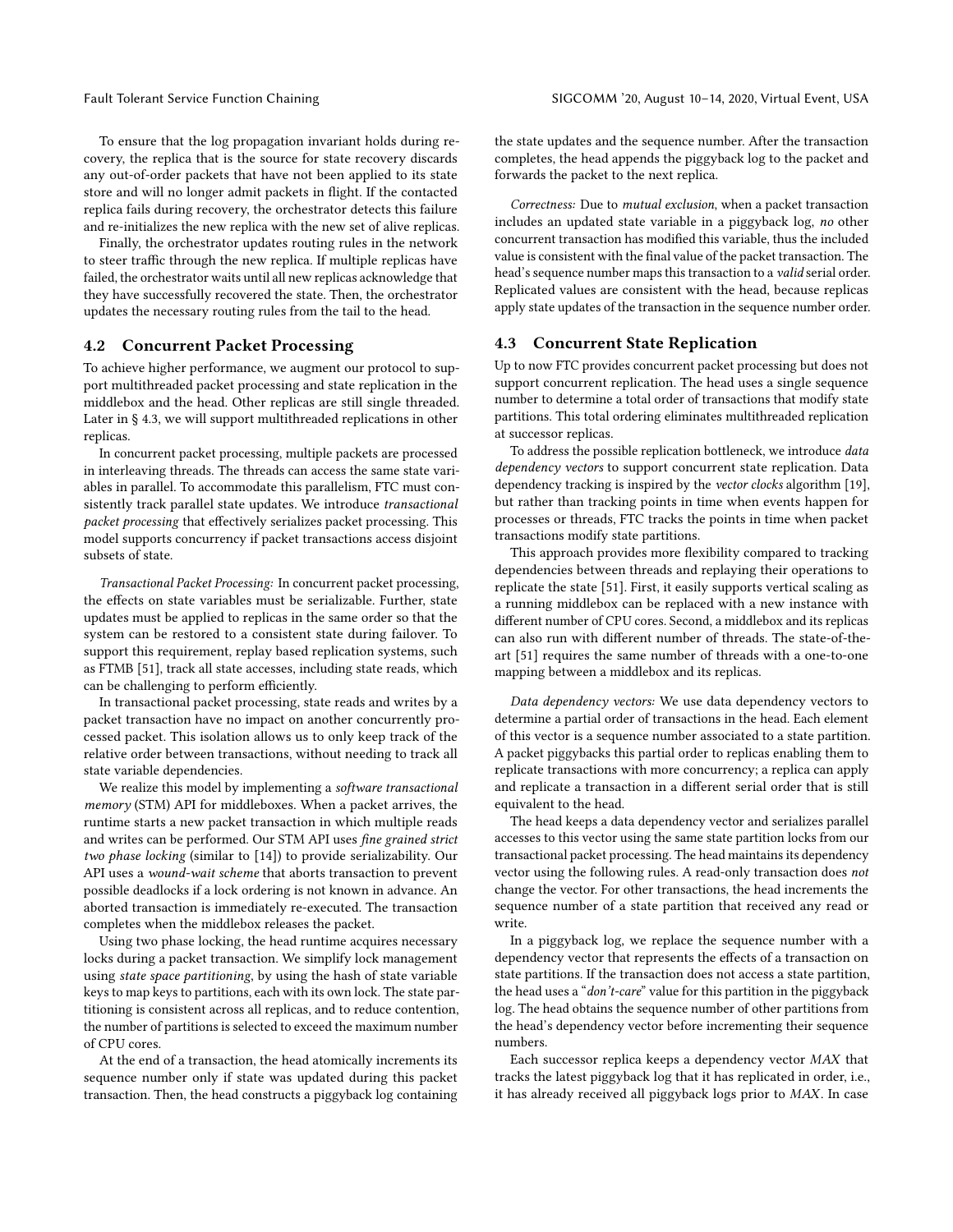<span id="page-5-1"></span>

Figure 3: Data dependency vectors. The head and the replica run two threads and maintain a dependency vector for three state partitions.

a packet is lost, a replica requests its predecessor to retransmit missing piggyback logs.

Upon receiving a packet, a replica compares the piggybacked dependency vector with its MAX. The replica ignores state partitions with "don't care" from this comparison. Once all prior piggyback logs have been received and applied, the replica applies and replicates the piggyback log. For other state partitions, the replica increments their associated sequence numbers in MAX.

Example: Figure [3](#page-5-1) shows an example of using data dependency vectors in the head and a successor replica with two threads. The head and the replica begin with the same dependency vector for three state partitions. First, the head performs a packet transaction that writes to state partition 1 and increments the associated sequence number. The piggyback log belonging to this transaction contains "don't care" value for state partitions 2 and 3 (denoted by x), since the transaction did not read or write these partitions. Second, the head performs another transaction and forwards the packet with a piggyback log.

Third, as shown the second packet arrives to the replica before the first packet. Since the piggybacked dependency vector is out of order, the replica holds the packet. Fourth, the first packet arrives. Since the piggybacked vector is in order, the replica applies the piggyback log and updates its local dependency vector accordingly. Fifth, by applying the piggyback log of the first packet, the replica now can apply the piggyback log of the held packet.

# <span id="page-5-0"></span>5 FTC FOR A CHAIN

Our protocol for a chain enables each middlebox to replicate the chain's state while processing packets. To accomplish this, we extend the original chain replication protocol [\[58\]](#page-12-11) during both normal operation and failure recovery. FTC supports middleboxes with different functionalities to run across the chain, while the same process must be running across the nodes in the original chain replication protocol. FTC's failure recovery instantiates a new middlebox at the failure position to maintain the chain order, while the traditional protocol appends a new node at the end of a chain.

Figure [4](#page-6-0) shows our protocol for a chain of *n* middleboxes. Our protocol can be thought of as running n instances (per middlebox) of the protocol developed earlier in § [4.](#page-3-0) FTC places a replica per each middlebox. Replicas form *n* replication groups, each of which provides fault tolerance for a single middlebox.

Viewing a chain as a *logical ring*, the replication group of a middlebox consists of a replica and its  $f$  succeeding replicas. Instead of being dedicated to a single middlebox, a replica is shared among  $f + 1$  middleboxes and maintains a state store for each of them. Among these middleboxes, a replica is the head of one replication group and the tail of another replication group. A middlebox and its head are co-located in the same server. For instance in Figure [4,](#page-6-0) if  $f = 1$  then the replica  $r_1$  is in the replication groups of middleboxes  $m_1$  and  $m_n$ , and  $r_2$  is in the replication groups of  $m_1$  and  $m_2$ . Subsequently, the replicas  $r_n$  and  $r_1$  are the head and the tail of middlebox  $m_n$ .

FTC adds two additional elements, the forwarder and buffer at the ingress and egress of a chain. The forwarder and buffer are also multithreaded, and are collocated with the first and last middleboxes. The buffer holds a packet until the state updates associated with all middleboxes of the chain have been replicated. The buffer also forwards state updates to the forwarder for middleboxes with replicas at the beginning of the chain. The forwarder adds state updates from the buffer to incoming packets before forwarding the packets to the first middlebox.

#### 5.1 Normal Operation of Protocol

Figure [4](#page-6-0) shows the normal operation of our protocol. The forwarder receives incoming packets from the outside world and piggyback messages from the buffer. A piggyback message contains middlebox state updates. As the packet passes through the chain, a replica detaches and replicates the relevant parts of the piggyback message and applies associated state updates to its state stores. A replica  $r_i$  tracks the state updates of a middlebox  $m_i$  and updates the piggyback message to include these state updates. Replicas at the beginning of the chain replicate for middleboxes at the end of the chain. The buffer withholds the packet from release until the state updates of middleboxes at the end of the chain are replicated. The buffer transfers the piggyback message to the forwarder that adds it to incoming packets for state replication.

The forwarder receives incoming packets from outside world and piggyback messages from the buffer. A piggyback message consists of a list of piggyback logs and a list of commit vectors. The tail of each replication group appends a commit vector to announce the latest state updates that have been replicated  $f + 1$  times for the corresponding middlebox.

Each replica constantly receives packets with piggyback messages. A replica detaches and processes a piggyback message before the packet transaction. As mentioned before, each replica is in the replication group of f preceding middleboxes. For each of them, the replica maintains a dependency vector MAX to track the latest piggyback log that it has replicated in order. The replica processes a relevant piggyback log from the piggyback message as described in § [4.3.](#page-4-1) Once all prior piggyback logs are applied, the replica replicates the piggyback log, applies state updates to the associated state store, and updates the associated dependency vector MAX.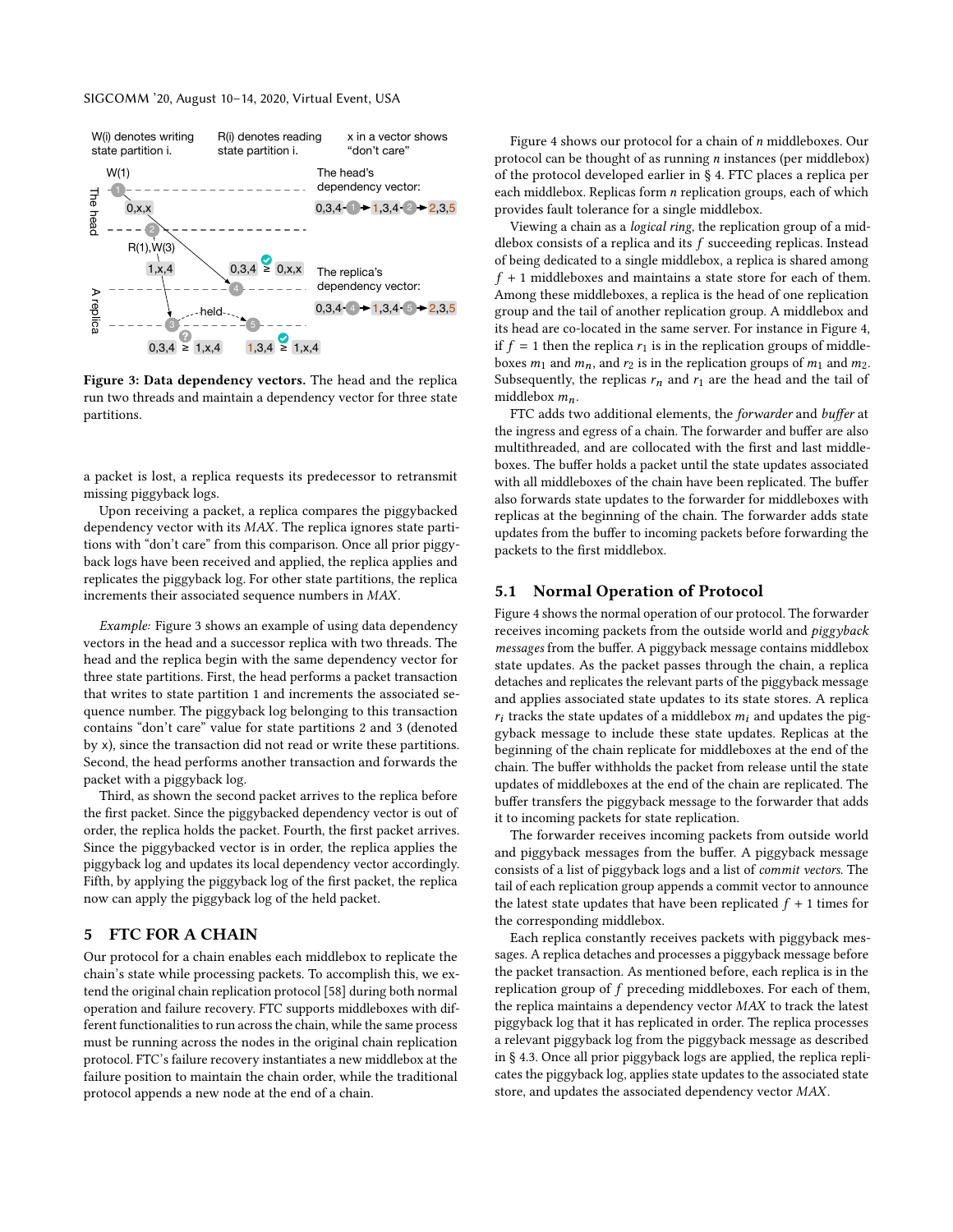<span id="page-6-0"></span>

Figure 4: Normal operation for a chain. A middlebox and its head replica reside in the same server. The forwarder and buffer are located in the first and last servers.  $(1)$  The forwarder appends a state message containing the state updates of the last  $f$  middleboxes in the chain from the buffer to an incoming packet, and forwards this packet to the first replica. ② Each replica applies the piggybacked state updates, allows the middlebox to process the packet, and appends new state updates to the packet. ○3 Replicas at the beginning of the chain replicate for middleboxes at the end of the chain. The buffer holds packets and releases them once state updates from the end of the chain are replicated. ○4 The buffer transfers the piggyback message to the forwarder that adds it to incoming packets for state replication.

Once the middlebox finishes the packet transaction, the replica updates and reattaches the piggyback message to the packet, then forwards the packet. For the replication group where the replica is the head, it adds a piggyback log containing the state updates of processing the packet. If the replica is a tail in the replication group of a middlebox m, it removes the piggyback log belonging to middlebox m to reduce the size of the piggyback message. The reason is that a tail replicates the state updates of  $m$  for  $f + 1$ -th time. Moreover, it attaches its dependency vector  $MAX$  of middlebox  $m$ as a commit vector. Later by reading this commit vector, the buffer can safely release held packets. Successor replicas also use this commit vector to prune obsolete piggyback logs.

To correctly release a packet, the buffer requires that the state updates of this packet are replicated, specifically for each middlebox with a preceding tail in the chain. The buffer withholds a packet from release until an upcoming packet piggybacks commit vectors that confirm meeting this requirement. Upon receiving an upcoming packet, the buffer processes the piggybacked commit vectors to release packets held in the memory.

Specifically, let  $m$  be a middlebox with a preceding tail, and  $V_2$  be the end of updated range from a piggyback log of a held packet belonging to  $m$ . Once the commit vector of each  $m$  from an upcoming packet shows that all state updates prior to and including

 $V_2$  have been replicated, the buffer releases the held packet and frees its memory.

Other considerations: There may be time periods that a chain receives no incoming packets. In such cases, the state is not propagated through the chain, and the buffer does not release packets. To resolve this problem, the forwarder keeps a timer to receive incoming packets. Upon the timeout, the forwarder sends a propagating packet carrying a piggyback message it has received from the buffer. Replicas do not forward a propagating packet to middleboxes. They process and update the piggyback message as described before and forward the packet along the chain. The buffer processes the piggyback message to release held packets.

Some middlebox in a chain can filter packets (e.g., a firewall may block certain traffic), and consequently the piggybacked state is not passed on. For such a middlebox, its head generates a propagating packet to carry the piggyback message of a filtered packet.

Finally, if the chain length is less than  $f + 1$ , we extend the chain by adding more replicas prior to the buffer. These replicas only process and update piggyback messages.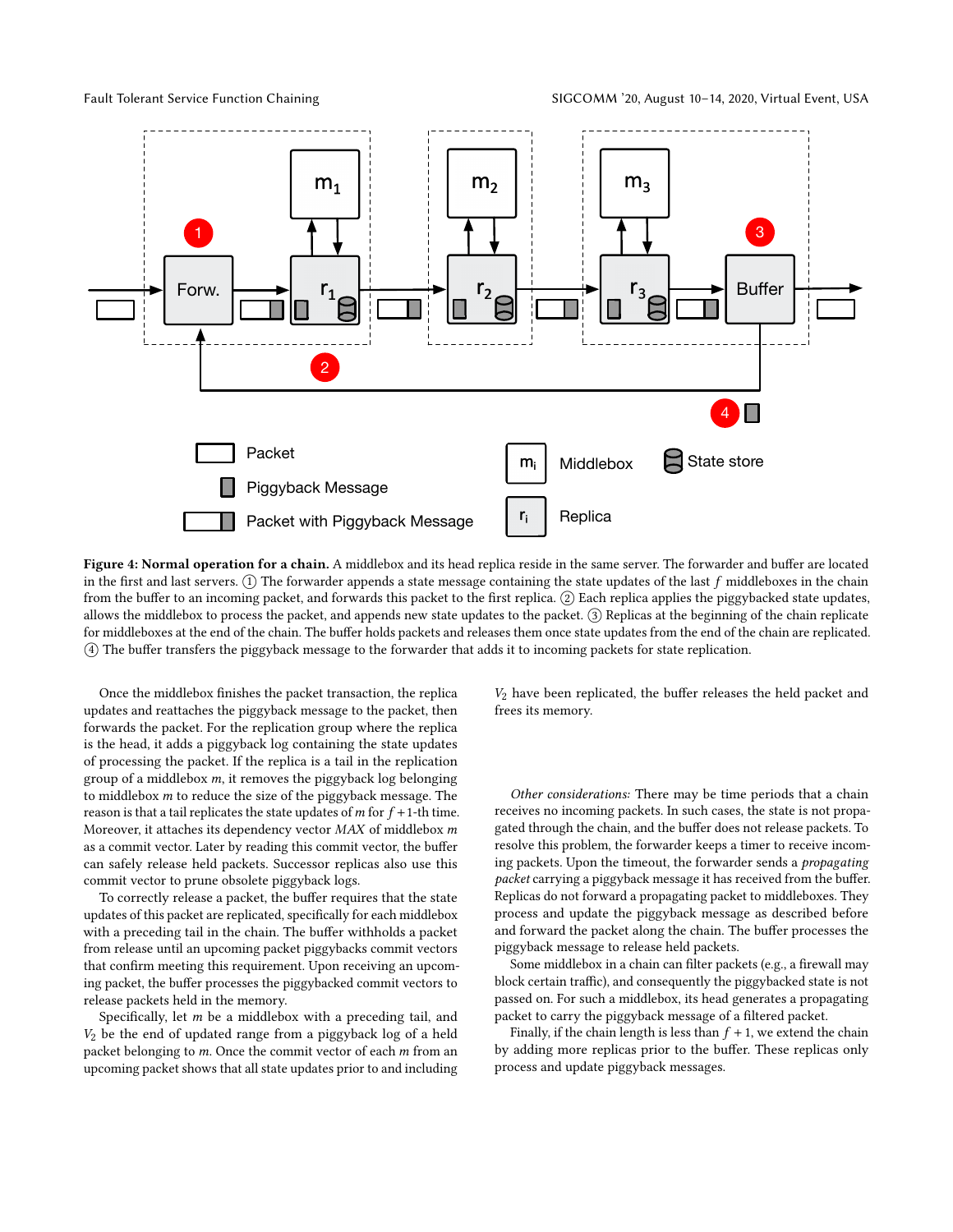#### 5.2 Failure Recovery

Handling the failure of the forwarder or the buffer is straightforward. They contain only soft state, and spawning a new forwarder or a new buffer restores the chain.

The failure of a middlebox and its head replica is not isolated, since they reside on the same server. If a replica fails, FTC repairs  $f$  + 1 replication groups as each replica replicates for  $f + 1$  middleboxes. The recovery involves three steps: spawning a new replica and a new middlebox, recovering the lost state from other alive replicas, and steering traffic through the new replica.

After spawning a new replica, the orchestrator informs it about the list of replication groups in which the failed replica was a member. For each of these replication group, the new replica runs an independent state recovery procedure as follows. If the failed replica was the head of a replication group, the new replica retrieves the state store and the dependency vector MAX from the immediate successor in this replication group. The new replica restores the dependency matrix of the failed head by setting each of its row to the retrieved MAX. For other replication groups, the new replica fetches the state from the immediate predecessors in these replication groups.

Once the state is recovered, the new replica notifies the orchestrator to update routing rules to steer traffic through the new replica. For simultaneous failures, the orchestrator waits until all new replicas confirm that they have finished their state recovery procedures before updating routing rules.

# <span id="page-7-2"></span>6 IMPLEMENTATION

FTC builds on the ONOS SDN controller [\[7\]](#page-11-2) and Click [\[34\]](#page-12-12). We use the ONOS controller as our NFV orchestrator to deploy middleboxes built on Click. Click is a popular toolkit to develop virtual middleboxes using modular elements. The forwarder and buffer are implemented as Click elements. Our implementation consists of 1K lines of Java for the orchestrator and 6K lines of C++ for FTC and middleboxes.

A replica consists of control and data plane modules. The control module is a daemon that communicates with the orchestrator and the control modules in other replicas. In failover, the control module spawn a thread to fetch state per each replication group. Using a reliable TCP connection, the thread sends a fetch request to the appropriate member in the replication group and waits to receive state.

The data plane module processes piggyback messages, sends and receives packets to and from a middlebox, constructs piggyback messages, and forwards packets to a next element in the chain (the data-plane module of the next replica or the buffer). In our experiments, the data plane also routes packets through a chain by rewriting their headers.

FTC appends the piggyback logs to the end of a packet, and inserts an IP option to notify our runtime that a packet has a piggyback message. As a piggyback message is appended at the end of a packet, its process and construction can be performed in-place, and there is no need to actually strip and reattach it. Before sending a packet to the middlebox, the relevant header fields (e.g., the total length in IP header) is updated to not account for the piggyback message. Before forwarding the packet to next replica, the header

<span id="page-7-1"></span>

|                                              |                             |                               | Middlebox State reads State writes Chain Middleboxes in chain                   |  |  |
|----------------------------------------------|-----------------------------|-------------------------------|---------------------------------------------------------------------------------|--|--|
|                                              | MazuNAT Per packet Per flow |                               | Ch-n Monitor <sub>1</sub> $\rightarrow \cdots \rightarrow$ Monitor <sub>n</sub> |  |  |
| SimpleNAT Per packet Per flow                |                             |                               | Ch-Gen Gen <sub>1</sub> $\rightarrow$ Gen <sub>2</sub>                          |  |  |
|                                              |                             | Monitor Per packet Per packet | $Ch$ -Rec Firewall $\rightarrow$ Monitor $\rightarrow$ SimpleNAT                |  |  |
|                                              | Gen No                      | Per packet                    |                                                                                 |  |  |
| Firewall N/A                                 |                             | N/A                           |                                                                                 |  |  |
| Table 1: Experimental middleboxes and chains |                             |                               |                                                                                 |  |  |

is updated back to reconsider the piggyback message. For middleboxes that may extend the packet, the data plane module operates on the copy of a piggyback message.

#### 7 EVALUATION

We describe our setup and methodology in § [7.1.](#page-7-0) We micro benchmark the overhead of FTC in § [7.2.](#page-8-0) We measure the performance of FTC for middleboxes in § [7.3](#page-8-1) and for chains in § [7.4.](#page-9-0) Finally, we evaluate the failure recovery of FTC in § [7.5.](#page-10-0)

# <span id="page-7-0"></span>7.1 Experimental Setup and Methodology

We compare FTC with NF, a non fault-tolerant baseline system, and FTMB, our implementation of [\[51\]](#page-12-0). Our FTMB implementation is a performance upper bound of the original work that performs the logging operations described in [\[51\]](#page-12-0) but does not take snapshots. Following the original prototype, FTMB dedicates a server in which a middlebox master (M) runs, and another server where the fault tolerant components input logger (IL) and output logger (OL) execute. Packets go through IL, M, then OL. M tracks accesses to shared state using packet access logs (PALs) and transmits them to OL. In the original prototype, no data packet is released until all corresponding dropped PALs are retransmitted. Our prototype assumes that PALs are delivered on the first attempt, and packets are released immediately afterwards. Further, OL maintains only the last PAL.

We used two environments. The first is a local cluster of 12 servers. Each server has an 8-core Intel Xeon CPU D-1540 clocked at 2.0 Ghz, 64 GiB of memory, and two NICs, a 40 Gbps Mellanox ConnectX-3 and a 10 Gbps Intel Ethernet Connection X557. The servers run Ubuntu 14.04 with kernel 4.4 and are connected to 10 and 40 Gbps top-of-rack switches. We use MoonGen [\[17\]](#page-11-17) and pktgen [\[57\]](#page-12-23) to generate traffic and measure latency and throughput, respectively. Traffic from the generator server, passed in the 40 Gbps links, is sent through middleboxes and back to the generator. FTC uses a 10 Gbps link to disseminate state changes from buffer to forwarder.

The second environment is the SAVI distributed Cloud [\[30\]](#page-12-24) comprised of several datacenters deployed across Canada. We use virtual machines with 4 virtual processor cores and 8 GiB memory running Ubuntu 14.04 with Kernel 4.4. We use the published ONOS docker container [\[39\]](#page-12-25) to control a virtual network of OVS switches [\[38\]](#page-12-26) connecting these virtual machines. We follow the multiple interleaved trials methodology [\[4\]](#page-11-18) to reduce the variability that come from performing experiments on a shared infrastructure.

We use the middleboxes and chains shown in Table [1.](#page-7-1) The middleboxes are implemented in Click [\[34\]](#page-12-12). MazuNAT is an implementation of the core parts of a commercial NAT [\[2\]](#page-11-19), and SimpleNAT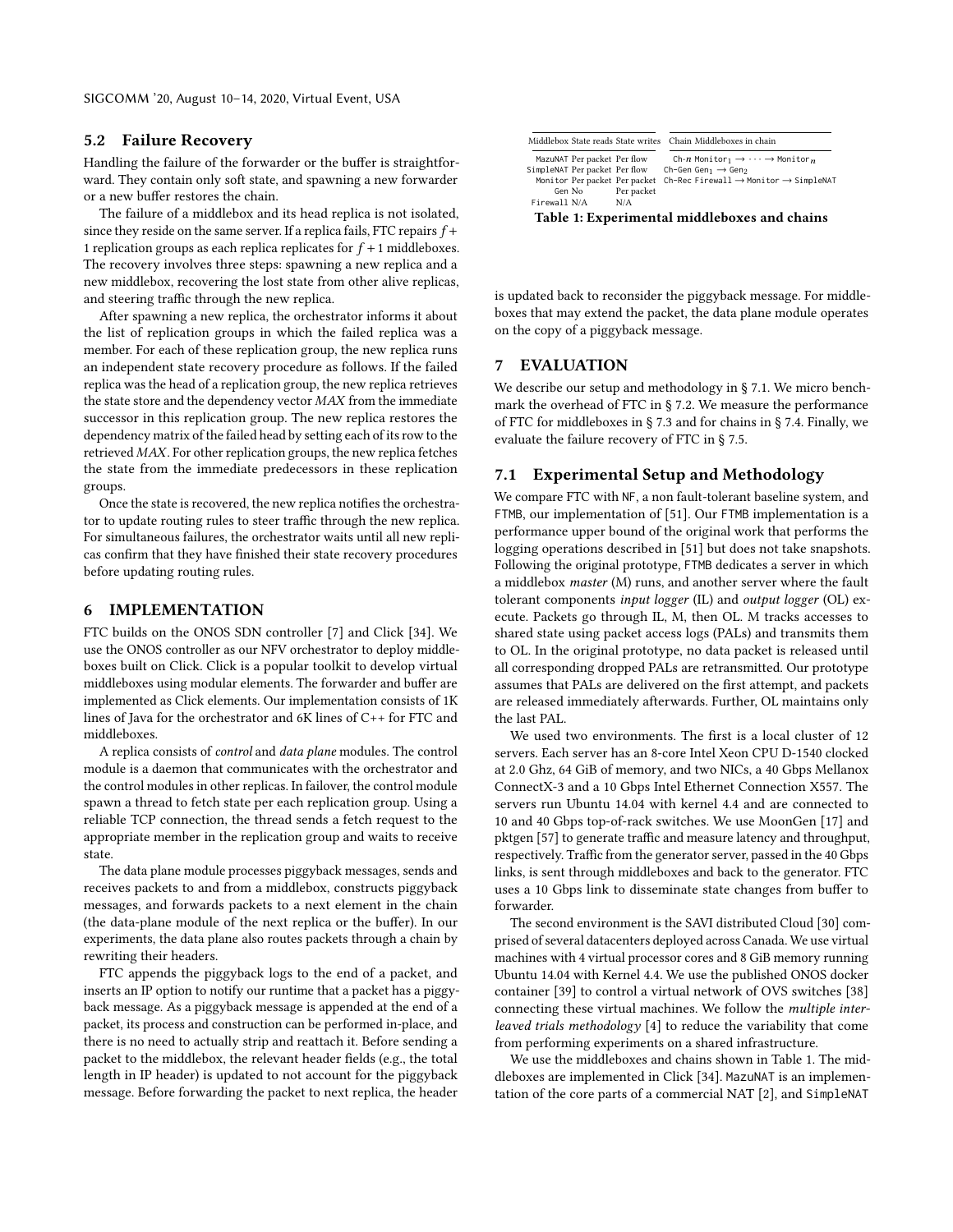Fault Tolerant Service Function Chaining **SIGCOMM** <sup>20</sup>, August 10-14, 2020, Virtual Event, USA

<span id="page-8-3"></span>

Figure 5: Throughput vs. state size



Figure 7: Throughput of **MazuNAT**

provides basic NAT functionalities. They represent read-heavy middleboxes with a moderate write load on the shared state. Monitor is a read/write heavy middlebox that counts the number of packets in a flow or across flows. It takes a sharing level parameter that specifies the number of threads sharing the same state variable. For example, no state is shared for the sharing level 1, and all 8 threads share the same state variable for sharing level 8. Gen represents a write-heavy middlebox that takes a state size parameter, which allows us to test the impact of a middlebox's state size on performance. Firewall is stateless. Our experiments also test three chains comprised of these middleboxes, namely Ch-n, Ch-Gen, and Ch-Rec.

For experiments in the first environment, we report latency and throughput. For a latency data point, we report the average of hundreds of samples taken in a 10 second interval. For a throughput data point, we report the average of maximum throughput values measured every second in a 10 second interval. Unless shown, we do not report confidence intervals as they are negligible. Unless specified otherwise, the packet size in our experiments is 256 B, and  $f = 1$ .

#### <span id="page-8-0"></span>7.2 Microbenchmark

Performance breakdown: To benchmark FTC, we breakdown the performance of the MazuNAT middlebox configured with eight threads in a chain of length two. We show the results for a single thread, but we observed similar results across all threads (assuming low contention). The results only show the computational overhead and exclude device and network IO. In § [7.3,](#page-8-1) we discuss FTC's impact on end-to-end latency.

Table [2](#page-8-2) shows the per packet processing cost in CPU cycles. Packet transaction execution, which includes both packet processing and locking, is the primary contributor to packet latency. The latency due to copying piggybacked state is negligible, because the state is updated per network flow, and the size of updated state is small. The latencies of the forwarder and buffer are also small, and they are independent of the chain length. Only the first and last middlebox contain the forwarder and buffer respectively.

State size performance impact: We also use a micro-benchmark to determine the impact of a state size on the performance of FTC. We measured the latency overhead for the middlebox Gen and the chain Ch-Gen. We observed that under 2 Mpps for 512 B packets, varying the size of the generated state from 32–256 B has a negligible impact

<span id="page-8-2"></span>

|                           | CPU cycles |
|---------------------------|------------|
| Packet processing         | $355 + 12$ |
| Locking                   | $152 + 11$ |
| Copying piggybacked state | $58 \pm 6$ |
| Forwarder                 | $8 \pm 2$  |
| Buffer                    | $100 + 4$  |

Table 2: Performance breakdown for **MazuNAT** running in a chain of length two. This table shows a breakdown of the CPU overhead for an FTC enabled middlebox.

on latency for both Gen and Ch-Gen (the difference is less than  $2 \mu s$ ). Thus, we focus on the throughput overhead.

Figure [5](#page-8-3) shows the impact of state size generated by Gen on throughput. Gen runs a single thread. We vary the state size and measure Gen's throughput for different packet sizes. As expected, the size of piggyback messages impacts the throughput only if it is proportionally large compared to packet sizes. For 128 B packets, throughput drops by only 9% when Gen generates states that are 128 B in size or less. The throughput drops by less than 1% with 512 B packets and state up to 256 B in size.

We expect popular middleboxes to generate state much smaller than some of our tested values. For instance, a load balancer and a NAT generate a record per traffic flow [\[9,](#page-11-14) [28,](#page-11-20) [53\]](#page-12-16) that is roughly 32 B in size ( $2 \times 12$  B for the IPv4 headers in both directions and 8 B for the flow identifier). FTC can use jumbo frames to encompass larger state sizes exceeding standard maximum transmission units.

#### <span id="page-8-1"></span>7.3 Fault-Tolerant Middleboxes

Throughput: Figures [6](#page-8-3) and [7](#page-8-3) show the maximum throughput of two middleboxes. In Figure [6,](#page-8-3) we configure Monitor to run with eight threads and measure its throughput with different sharing levels. As the sharing level for Monitor increases, the throughput of all systems, including NF, drops due to the higher contention in reading and writing the shared state. For sharing levels of 8 and 2, FTC achieves a throughput that is <sup>1</sup>.2<sup>×</sup> and <sup>1</sup>.4<sup>×</sup> that of FTMB's and incurs an overhead of 9% and 26% compared to NF. These overheads are expected since Monitor is a write-heavy middlebox, and the shared state is modified non-deterministically per packet. For sharing level 1, NF and FTC reach the NIC's packet processing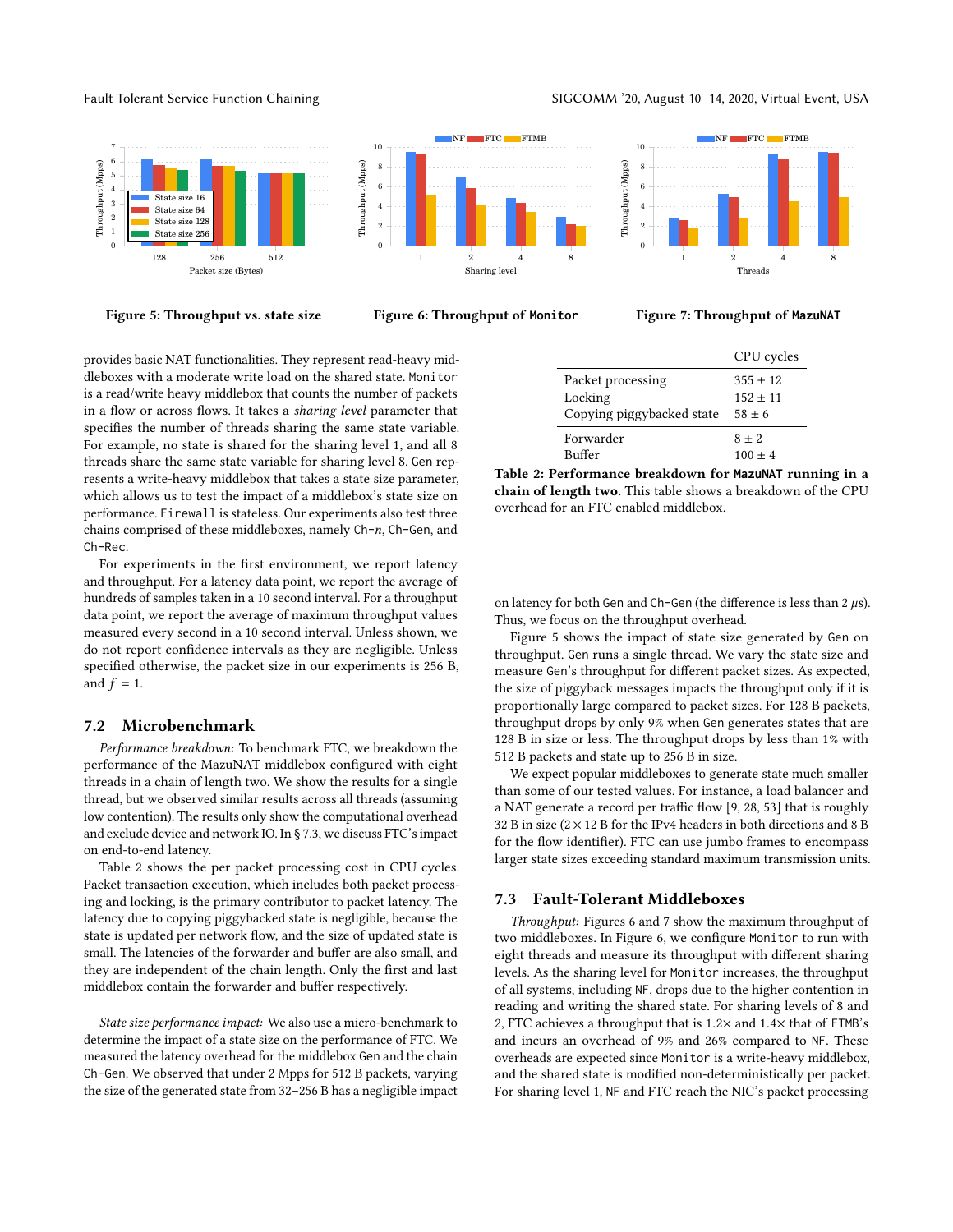<span id="page-9-2"></span>

Figure 8: Latency of middleboxes

 $capacity<sup>1</sup>$  $capacity<sup>1</sup>$  $capacity<sup>1</sup>$ . FTMB does not scale for sharing level 1, since for every data packet, a PAL is transmitted in a separate message, which limits FTMB's throughput to 5.26 Mpps.

Figure [7](#page-8-3) shows our evaluation for MazuNAT's throughput while varying the number of threads. FTC's throughput is 1.37–1.94× that of FTMB's for 1 to 4 threads. Once a traffic flow is recorded in the NAT flow table, processing next packets of this flow only requires reading the shared record (until the connection terminates or times out). The higher throughput compared for MazuNAT is because FTC does not replicate the reads, while FTMB logs them to provide fault tolerance [\[51\]](#page-12-0). We observe that FTC incurs 1–10% throughput overhead compared to NF. Part of this overhead is because FTC has to pay the cost of adding space to packets for possible state writes, even when state writes are not performed.

The pattern of state reads and writes impacts FTC's throughput. Under moderate write workloads, FTC incurs 1–10% throughput overhead, while under write-heavy workloads, FTC's overhead remains less than 26%.

Latency: Figure [8](#page-9-2) shows the latency of Monitor (8 threads with sharing level 8) and MazuNAT (two configurations, 1 thread and 8 threads) under different traffic loads. For the both middleboxes, the latency remains under <sup>0</sup>.<sup>7</sup> ms for all systems as the traffic load increases, until the systems reach their respective saturation points. Past these points, packets start to be queued, and per-packet latency rapidly spikes.

As shown in Figure [8a,](#page-9-2) under sustainable loads, FTC and FTMB respectively introduce overhead within  $14-25 \mu s$  and  $22-31 \mu s$  to the per packet latency, out of which  $6-7 \mu s$  is due to the extra one way network latency to forward the packet and state to the replica. For this write heavy middlebox, FTC adds a smaller latency overhead compared to FTMB.

Figure [8b](#page-9-2) shows that, when running MazuNAT with one thread, FTC can sustain nearly the same traffic load as NF, and FTC and FTMB have similar latencies. For eight threads shown in Figure [8c,](#page-9-2) both FTC and NF reach the packet processing capacity of the NIC. The latency of FTC is largely independent of the number of threads,

while FTMB experiences a latency increase of  $24-43 \mu s$  when going from one to eight threads.

# <span id="page-9-0"></span>7.4 Fault Tolerant Chains

In this section, we report the performance of FTC for a chain of middleboxes during normal operation. For a NF chain, each middlebox is deployed in a separate physical server. We do not need more servers, while we dedicate twice the number of servers to FTMB: A server for each middlebox (Master in FTMB) and a server for its replica (IL and OL in FTMB).

Chain length impact on throughput: Figure [9](#page-10-1) shows the maximum traffic throughput passing in four chains (Ch-2 to Ch-5 listed in Table [1\)](#page-7-1). Monitors in these chains run eight threads with sharing level 1. We also report for FTMB+Snapshot that is FTMB with snapshot simulation. To simulate the overhead of periodic snapshots, we add an artificial delay (6 ms) periodically (every 50 ms). We get these values from [\[51\]](#page-12-0).

As shown in Figure [9,](#page-10-1) FTC's throughput is within 8.28–8.92 Mpps and 4.83–4.80 Mpps for FTMB. FTC imposes a 6–13% throughput overhead compared to NF. The throughput drop from increasing the chain length for FTC is within 2–7%, while that of FTMB+Snapshot is 13–39% (its throughput drops from 3.94 to 2.42 Mpps).

This shows that throughput of FTC is largely independent of the chain length, while, for FTMB+Snapshot, periodic snapshots taken at all middleboxes significantly reduce the throughput. No packet is processed during a snapshot. Packet queues get full at early snapshots and remain full afterwards because the incoming traffic load is at the same rate. More snapshots are taken in a longer chain. Non-overlapping (in time) snapshots cause shorter service time at each period and consequently higher throughput drops. An optimum scheduling to synchronize snapshots across the chain can reduce this overhead; however, this is not trivial [\[10\]](#page-11-21).

Chain length impact on latency: We use the same settings as the previous experiment, except we run single threaded Monitors due to a limitation of the traffic generator. The latter is not able to measure the latency of the chain beyond size 2 composed of multithreaded middleboxes. We resort to use single threaded Monitors under the load of 2 Mpps, a sustainable load by all systems.

As shown in Figure [10,](#page-10-1) FTC's overhead compared to NF is within 39–104  $\mu$ s for Ch-2 to Ch-5, translating to roughly 20  $\mu$ s latency

<span id="page-9-1"></span><sup>&</sup>lt;sup>1</sup>Although the 40 GbE link is not saturated, our investigation showed that the bottleneck is the NIC's packet processing power. We measured that the Mellanox ConnectX-3 MT 27500, at the receiving side and working under the DPDK driver, at most can process 9.6–10.6 Mpps for varied packet sizes. Though we have not found any official document by Mellanox describing this limitation, similar behavior (at higher rates) has been reported for Intel NICs (see Sections 5.4 and 7.5 in [\[17\]](#page-11-17) and Section 4.6 in [\[26\]](#page-11-11)).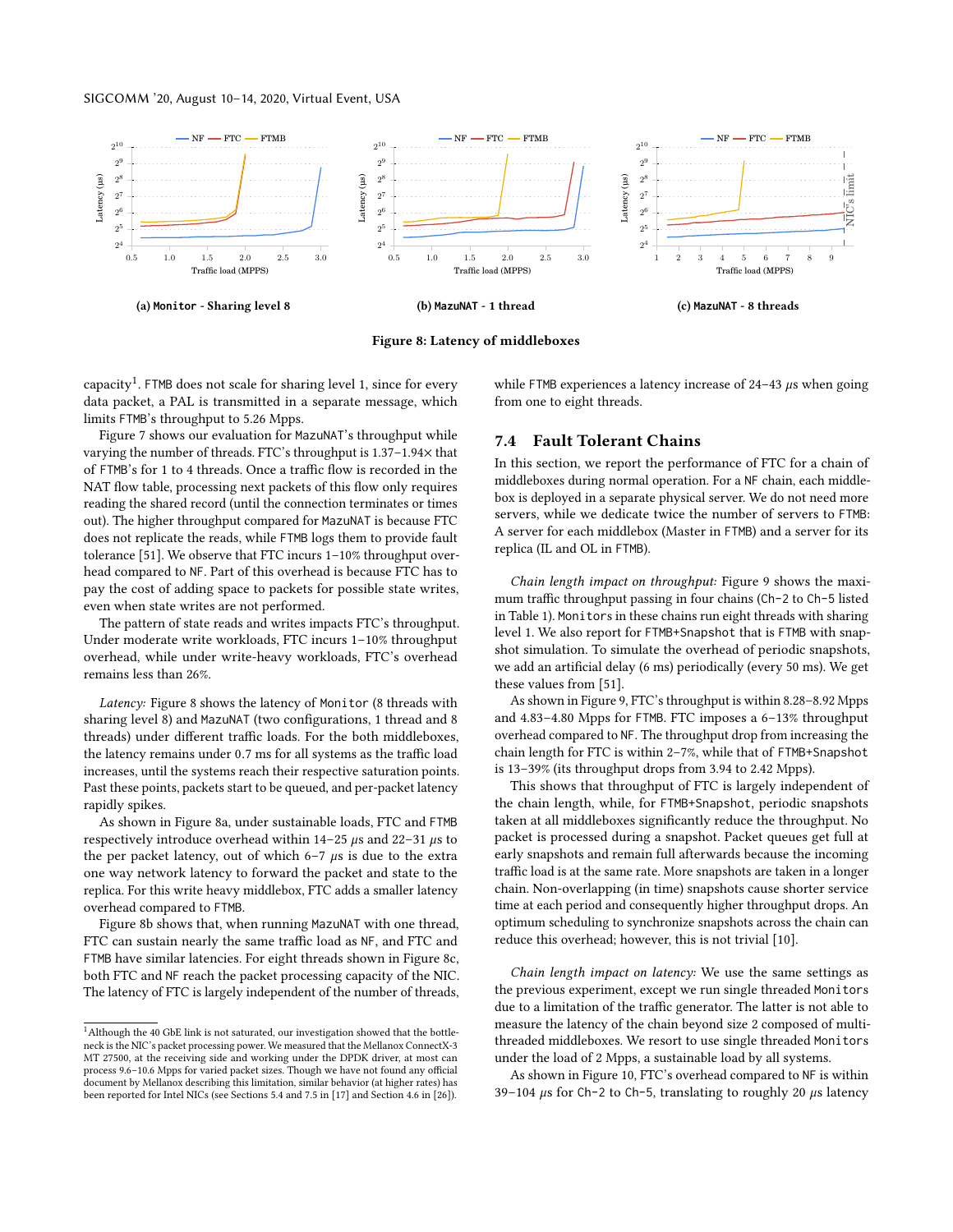Fault Tolerant Service Function Chaining **SIGCOMM** <sup>20</sup>, August 10-14, 2020, Virtual Event, USA

Throughput (Mpps)

Throughput (Mpps)

<span id="page-10-1"></span>



Figure 9: Tput vs. chain length

Figure 10: Latency vs. chain length

Figure 11: **Ch-3** per packet latency

<span id="page-10-2"></span>



per middlebox. The overhead of FTMB is within 64-171  $\mu$ s, approximately 35  $\mu$ s latency overhead per middlebox in the chain. As shown in Figure [11,](#page-10-1) the tail latency of individual packets passing through Ch-3 is only moderately higher than the minimum latency. FTC incurs <sup>16</sup>.5–20.<sup>6</sup> µs per middlebox latency which is respectively three and two orders of magnitudes less than Pico's and REINFORCE's, and is around 2/3 of FTMB's.

In-chain replication eliminates the communication overhead with remote replicas. Doing so also does not cause latency spikes unlike snapshot-based systems. In FTC, packets experience constant latency, while the original FTMB reports up to 6 ms latency spikes at periodic checkpoints (e.g., at every 50 ms intervals) [\[51\]](#page-12-0).

Replication factor impact on performance: For replication factors of 2–5 (i.e., tolerating 1 to 5 failures), Figure [12](#page-10-2) shows FTC's performance for Ch-5 in two settings where Monitors run with 1 or 8 threads. We report the throughput of 8 threaded Monitor, while only report the latency of 1 threaded Monitor due to a limitation of our test harness.

To tolerate <sup>2</sup>.5<sup>×</sup> failures, FTC incurs only 3% throughput overhead as its throughput decreases to <sup>8</sup>.<sup>06</sup> Mpps. The latency overhead is also insignificant as latency only increases by  $8 \mu s$ . By exploiting the chain structure, FTC can tolerate a higher number of failures without sacrificing performance. However, the replication factor cannot be arbitrarily large as encompassing the resulting large piggyback messages inside packets becomes impractical.

### <span id="page-10-0"></span>7.5 FTC in Failure Recovery

Recall from § [6,](#page-7-2) failure recovery is performed in three steps: initialization, state recovery, and rerouting delays. To evaluate FTC during recovery, we measure the recovery time of Ch-Rec (see

Table [1\)](#page-7-1), when each of its middleboxes fails separately. Each middlebox is placed in a different region of our Cloud testbed. As the orchestrator detects a failure, a new replica is placed in the same region as the failed middlebox. The head of Firewall is deployed in the same region as the orchestrator, while the heads of SimpleNAT and Monitor are respectively deployed in a neighboring region and a remote region compared to the orchestrator's region. Since the orchestrator is also a SDN controller, we observe negligible values for the rerouting delay, thus we focus on the state recovery delay and initialization delay.

Recovery time: As shown in Figure [13,](#page-10-2) the initialization delays are 1.2, 49.8, and 5.3 ms for Firewall, Monitor, and SimpleNAT, respectively. The longer the distance between the orchestrator and the new replica, the higher the initialization delay. The state recovery delays are in the range of  $114.38 \pm 9.38$  ms to  $270.79 \pm 50.47$  $270.79 \pm 50.47$  ms<sup>2</sup>.<br>In a local area network, FTMB paper [51] reports comparable re-In a local area network, FTMB paper [\[51\]](#page-12-0) reports comparable recovery time of ∼100 ms to 250 ms for SimpleNAT. Upon any failure, a new replicas fetches the state from a remote region in the cloud, which causes the WAN latency to dominate delay.

Using ping, we measured the network delay between all pairs of remote regions, and the observed round-trip times confirmed our results.

FTC replicates the values of state variables, and its state recovery delay is bounded by the state size of a middlebox. The replication factor also has a negligible impact on the recovery time of FTC, since a new instantiated replica fetches state in parallel from other replicas.

# 8 RELATED WORK

In addition to NFV related work discussed in § [2.2,](#page-1-1) this Section discusses other relevant systems.

Fault tolerant storage: Prior to FTC, the distributed system literature used chain and ring structures to provide fault tolerance. However, their focus is on ordering read/write messages at the process level (compared to, middlebox threads racing to access shared state in our case), at lower non-determinism rates (compared to, perpacket frequency), and at lower output rates (compared to, several Mpps releases).

A class of systems adapt the chain replication protocol [\[58\]](#page-12-11) for key-value storage systems. In HyperDex [\[18\]](#page-11-22) and Hibari [\[21\]](#page-11-23),

<span id="page-10-3"></span> $^{\rm 2}$  The large confidence intervals reported are due to latency variability in the wide area network connecting different regions.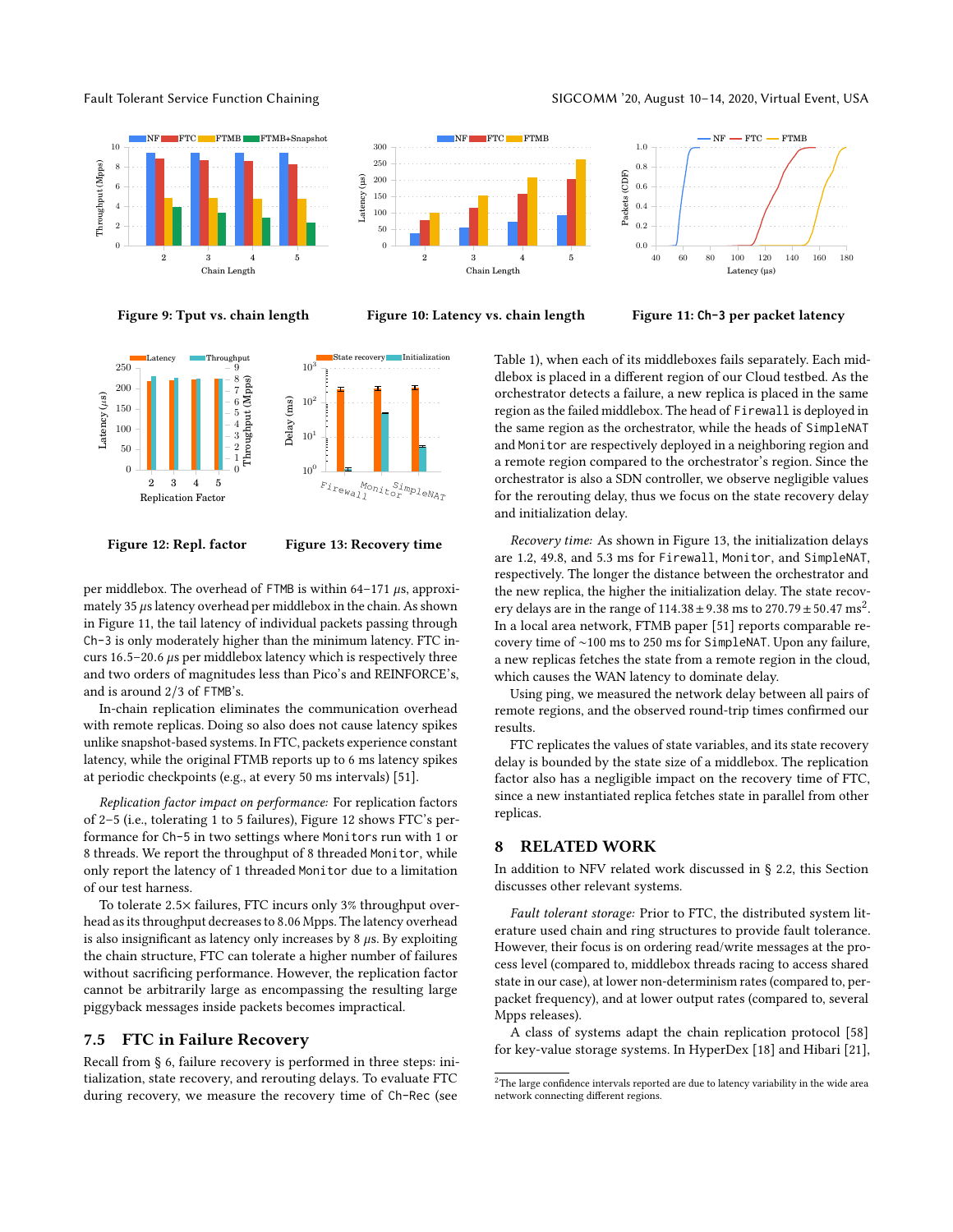servers shape multiple logical chains replicating different key ranges. NetChain [\[27\]](#page-11-24) replicates in the network on a chain of programmable switches. FAWN [\[5\]](#page-11-25), Flex-KV [\[43\]](#page-12-27), and parameter server [\[37\]](#page-12-28) leverage consistent hashing to form a replication ring of servers. Unlike these systems, FTC takes advantage of the natural structure of service function chains, uses transactional packet processing, and piggybacks state updates on packets.

Primary backup replication: In active replication [\[49\]](#page-12-29), all replicas process requests. This scheme requires determinism in middlebox operations, while middleboxes are non-deterministic [\[15,](#page-11-4) [26\]](#page-11-11). In passive replication [\[8\]](#page-11-26), only a primary server processes requests and sends state updates to other replicas. This scheme makes no assumption about determinism. Generic virtual machine high availability solutions [\[12,](#page-11-27) [16,](#page-11-28) [48\]](#page-12-30) pause a virtual machine per each checkpoint. These solutions are not effective for chains, since the chain operations pauses during long checkpoints.

Consensus protocols: Classical consensus protocols, such as Paxos [\[36\]](#page-12-18) and Raft [\[40\]](#page-12-19) are known to be slow and cause unacceptable low performance if used for middleboxes.

#### **CONCLUSION**

Existing fault tolerant middlebox frameworks can introduce high performance penalties when they are used for a service function chain. This paper presented FTC, a system that takes advantage of the structure of a chain to provide efficient fault tolerance. Our evaluation demonstrates that FTC can provide high degrees of fault tolerance with low overhead in terms of latency and throughput of a chain. Our implementation is available [https://github.com/](https://github.com/eljalalpour/FTSFC.git) [eljalalpour/FTSFC.git.](https://github.com/eljalalpour/FTSFC.git) This paper does not raise any ethical issues.

# ACKNOWLEDGMENTS

We would like to thank our shepherd Vyas Sekar and the anonymous reviewers for their valuable feedback. This work is supported by the Natural Sciences and Engineering Research Council of Canada.

#### REFERENCES

- <span id="page-11-3"></span>[1] 2017. NFV Whitepaper. Technical Report. European Telecommunications Standards Institute. [https://portal.etsi.org/NFV/NFV\\_White\\_Paper.pdf](https://portal.etsi.org/NFV/NFV_White_Paper.pdf) [2] 2019. mazu-nat.click. https://github.com/kohler/click/blob/r
- <span id="page-11-19"></span>https://github.com/kohler/click/blob/master/conf/ [mazu-nat.click.](https://github.com/kohler/click/blob/master/conf/mazu-nat.click)
- <span id="page-11-12"></span>[3] 2020. Tuning Failover Cluster Network Thresholds. [https://bit.ly/2NC7dGk.](https://bit.ly/2NC7dGk) [Online].
- <span id="page-11-18"></span>[4] Ali Abedi and Tim Brecht. 2017. Conducting Repeatable Experiments in Highly Variable Cloud Computing Environments. In Proceedings of the 8th ACM/SPEC on International Conference on Performance Engineering (ICPE '17). ACM, New York, NY, USA, 287–292.<https://doi.org/10.1145/3030207.3030229>
- <span id="page-11-25"></span>[5] David G. Andersen, Jason Franklin, Michael Kaminsky, Amar Phanishayee, Lawrence Tan, and Vijay Vasudevan. 2009. FAWN: A Fast Array of Wimpy Nodes. In Proceedings of the ACM SIGOPS 22Nd Symposium on Operating Systems Principles (SOSP '09). ACM, New York, NY, USA, 1–14. [https://doi.org/10.1145/](https://doi.org/10.1145/1629575.1629577) [1629575.1629577](https://doi.org/10.1145/1629575.1629577)
- <span id="page-11-6"></span>P Ayuso. 2006. Netfilter's connection tracking system. ;login 31, 3 (2006).
- <span id="page-11-2"></span>[7] Pankaj Berde, Matteo Gerola, Jonathan Hart, Yuta Higuchi, Masayoshi Kobayashi, Toshio Koide, Bob Lantz, Brian O'Connor, Pavlin Radoslavov, William Snow, and Guru Parulkar. 2014. ONOS: Towards an Open, Distributed SDN OS. In Proceedings of the Third Workshop on Hot Topics in Software Defined Networking (HotSDN '14). ACM, New York, NY, USA, 1–6. [https://doi.org/10.1145/2620728.](https://doi.org/10.1145/2620728.2620744) [2620744](https://doi.org/10.1145/2620728.2620744)
- <span id="page-11-26"></span>[8] Navin Budhiraja, Keith Marzullo, Fred B. Schneider, and Sam Toueg. 1993. Distributed Systems (2Nd Ed.). In Distributed Systems (2Nd Ed.), Sape Mullender (Ed.). ACM Press/Addison-Wesley Publishing Co., New York, NY, USA, Chapter The

Primary-backup Approach, 199–216. [http://dl.acm.org/citation.cfm?id=302430.](http://dl.acm.org/citation.cfm?id=302430.302438) [302438](http://dl.acm.org/citation.cfm?id=302430.302438)

- <span id="page-11-14"></span>[9] B. Carpenter and S. Brim. 2002. Middleboxes: Taxonomy and Issues. RFC 3234. RFC Editor. 1–27 pages.<http://www.rfc-editor.org/rfc/rfc3234.txt>
- <span id="page-11-21"></span>[10] Tushar Deepak Chandra and Sam Toueg. 1996. Unreliable Failure Detectors for Reliable Distributed Systems. J. ACM 43, 2 (March 1996), 225-267. [https:](https://doi.org/10.1145/226643.226647) [//doi.org/10.1145/226643.226647](https://doi.org/10.1145/226643.226647)
- <span id="page-11-0"></span>[11] Adrian Cockcroft. 2012. A Closer Look At The Christmas Eve Outage. [http:](http://techblog.netflix.com/2012/12/a-closer-look-at-christmas-eve-outage.html) [//techblog.netflix.com/2012/12/a-closer-look-at-christmas-eve-outage.html.](http://techblog.netflix.com/2012/12/a-closer-look-at-christmas-eve-outage.html)
- <span id="page-11-27"></span>[12] Brendan Cully, Geoffrey Lefebvre, Dutch Meyer, Mike Feeley, Norm Hutchinson, and Andrew Warfield. 2008. Remus: High Availability via Asynchronous Virtual Machine Replication. In 5th USENIX Symposium on Networked Systems Design and Implementation (NSDI 08). USENIX Association, San Francisco, CA.
- <span id="page-11-13"></span>[13] Dave Dice, Yossi Lev, Virendra J. Marathe, Mark Moir, Dan Nussbaum, and Marek Olszewski. 2010. Simplifying Concurrent Algorithms by Exploiting Hardware Transactional Memory. In Proceedings of the Twenty-Second Annual ACM Symposium on Parallelism in Algorithms and Architectures (SPAA '10). Association for Computing Machinery, New York, NY, USA, 325–334. [https:](https://doi.org/10.1145/1810479.1810537) [//doi.org/10.1145/1810479.1810537](https://doi.org/10.1145/1810479.1810537)
- <span id="page-11-15"></span>[14] Dave Dice, Ori Shalev, and Nir Shavit. 2006. Transactional Locking II. In Proceedings of the 20th International Conference on Distributed Computing (DISC'06). Springer-Verlag, Berlin, Heidelberg, 194–208. [https://doi.org/10.1007/11864219\\_](https://doi.org/10.1007/11864219_14) [14](https://doi.org/10.1007/11864219_14)
- <span id="page-11-4"></span>[15] Mihai Dobrescu, Norbert Egi, Katerina Argyraki, Byung-Gon Chun, Kevin Fall, Gianluca Iannaccone, Allan Knies, Maziar Manesh, and Sylvia Ratnasamy. 2009. RouteBricks: Exploiting Parallelism to Scale Software Routers. In Proceedings of the ACM SIGOPS 22Nd Symposium on Operating Systems Principles (SOSP '09). ACM, New York, NY, USA, 15–28.<https://doi.org/10.1145/1629575.1629578>
- <span id="page-11-28"></span>[16] YaoZu Dong, Wei Ye, YunHong Jiang, Ian Pratt, ShiQing Ma, Jian Li, and HaiBing Guan. 2013. COLO: COarse-grained LOck-stepping Virtual Machines for Nonstop Service. In Proceedings of the 4th Annual Symposium on Cloud Computing (SOCC '13). ACM, New York, NY, USA, Article 3, 16 pages. [https://doi.org/10.](https://doi.org/10.1145/2523616.2523630) [1145/2523616.2523630](https://doi.org/10.1145/2523616.2523630)
- <span id="page-11-17"></span>[17] Paul Emmerich, Sebastian Gallenmüller, Daniel Raumer, Florian Wohlfart, and Georg Carle. 2015. MoonGen: A Scriptable High-Speed Packet Generator. In Proceedings of the 2015 Internet Measurement Conference (IMC '15). ACM, New York, NY, USA, 275–287.<https://doi.org/10.1145/2815675.2815692>
- <span id="page-11-22"></span>[18] Robert Escriva, Bernard Wong, and Emin Gün Sirer. 2012. HyperDex: A Distributed, Searchable Key-value Store. In Proceedings of the ACM SIGCOMM 2012 Conference on Applications, Technologies, Architectures, and Protocols for Computer Communication (SIGCOMM '12). ACM, New York, NY, USA, 25–36. <https://doi.org/10.1145/2342356.2342360>
- <span id="page-11-16"></span>[19] Colin J Fidge. 1987. Timestamps in message-passing systems that preserve the partial ordering. Australian National University. Department of Computer Science.
- <span id="page-11-8"></span>[20] N. Freed. 2000. Behavior of and Requirements for Internet Firewalls. RFC 2979. RFC Editor. 1–7 pages.<http://www.rfc-editor.org/rfc/rfc2979.txt>
- <span id="page-11-23"></span>[21] Scott Lystig Fritchie. 2010. Chain Replication in Theory and in Practice. In Proceedings of the 9th ACM SIGPLAN Workshop on Erlang (Erlang '10). ACM, New York, NY, USA, 33–44.<https://doi.org/10.1145/1863509.1863515>
- <span id="page-11-10"></span>[22] Rohan Gandhi, Y. Charlie Hu, and Ming Zhang. 2016. Yoda: A Highly Available Layer-7 Load Balancer. In Proceedings of the Eleventh European Conference on Computer Systems (EuroSys '16). ACM, New York, NY, USA, Article 21, 16 pages. <https://doi.org/10.1145/2901318.2901352>
- <span id="page-11-9"></span>[23] Aaron Gember-Jacobson, Raajay Viswanathan, Chaithan Prakash, Robert Grandl, Junaid Khalid, Sourav Das, and Aditya Akella. 2014. OpenNF: Enabling Innovation in Network Function Control. In Proceedings of the 2014 ACM Conference on SIGCOMM (SIGCOMM '14). ACM, New York, NY, USA, 163–174. [https://doi.org/](https://doi.org/10.1145/2619239.2626313) [10.1145/2619239.2626313](https://doi.org/10.1145/2619239.2626313)
- <span id="page-11-5"></span>[24] Y. Gu, M. Shore, and S. Sivakumar. 2013. A Framework and Problem Statement for Flow-associated Middlebox State Migration. [https://tools.ietf.org/html/](https://tools.ietf.org/html/draft-gu-statemigration-framework-03) [draft-gu-statemigration-framework-03.](https://tools.ietf.org/html/draft-gu-statemigration-framework-03)
- <span id="page-11-7"></span>[25] T. Hain. 2000. Architectural Implications of NAT. RFC 2993. RFC Editor. 1–29 pages.<http://www.rfc-editor.org/rfc/rfc2993.txt>
- <span id="page-11-11"></span>[26] Sangjin Han, Keon Jang, KyoungSoo Park, and Sue Moon. 2010. PacketShader: A GPU-accelerated Software Router. SIGCOMM Comput. Commun. Rev. 40, 4 (Aug. 2010), 195–206.<https://doi.org/10.1145/1851275.1851207>
- <span id="page-11-24"></span>[27] Xin Jin, Xiaozhou Li, Haoyu Zhang, Nate Foster, Jeongkeun Lee, Robert Soulé, Changhoon Kim, and Ion Stoica. 2018. NetChain: Scale-Free Sub-RTT Coordination. In 15th USENIX Symposium on Networked Systems Design and Implementation (NSDI 18). USENIX Association, Renton, WA, 35–49. [https://www.usenix.org/](https://www.usenix.org/conference/nsdi18/presentation/jin) [conference/nsdi18/presentation/jin](https://www.usenix.org/conference/nsdi18/presentation/jin)
- <span id="page-11-20"></span>[28] D. Joseph and I. Stoica. 2008. Modeling middleboxes. IEEE Network 22, 5 (September 2008), 20–25.<https://doi.org/10.1109/MNET.2008.4626228>
- <span id="page-11-1"></span>Murad Kablan, Azzam Alsudais, Eric Keller, and Franck Le. 2017. Stateless Network Functions: Breaking the Tight Coupling of State and Processing. In 14th USENIX Symposium on Networked Systems Design and Implementation (NSDI 17). USENIX Association, Boston, MA, 97–112. [https://www.usenix.org/conference/](https://www.usenix.org/conference/nsdi17/technical-sessions/presentation/kablan) [nsdi17/technical-sessions/presentation/kablan](https://www.usenix.org/conference/nsdi17/technical-sessions/presentation/kablan)